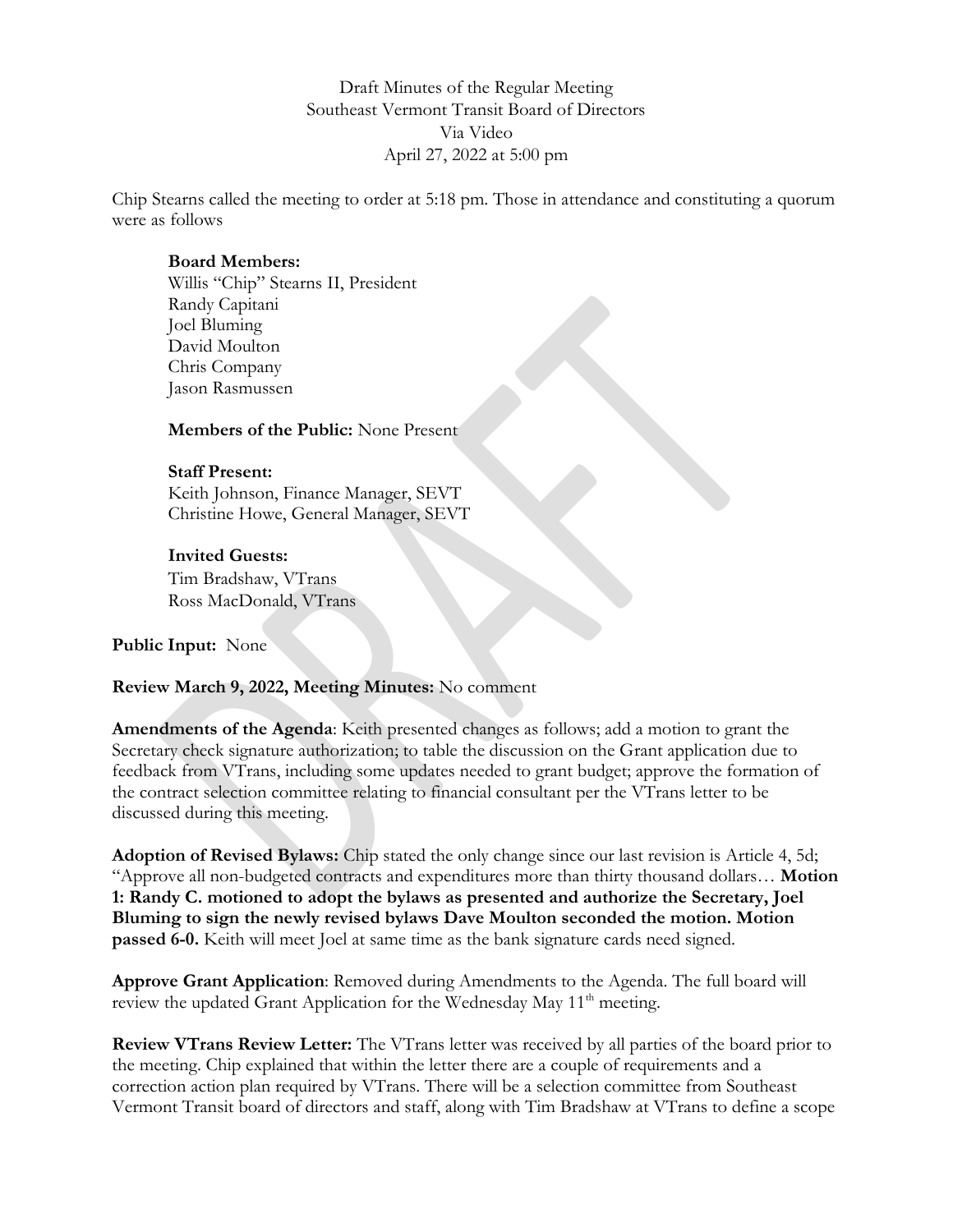for the financial consultant to aid Southeast Vermont Transit as part of the corrective action plan required by VTrans. The contract selection committee will select the final consultant recommendation based on the bids received. VTrans is funding the consultant and that is one of the budget changes Southeast Vermont Transit will update for the grant application. **Motion 2: Dave Moulton motioned the Board needs to form and organize an ad hoc committee in awarding a consultant contract yet to be determined at a future date Joel seconded the motion.** This consultant hiring is based on the Action Plan required by Vtrans via the letter presented. Keith presented and reviewed the action plan included in the board packet. Christine and Keith will be involved in both sides of the process. Keith explained the timeline is a little flexible. Additional board members to be part of the committee include Randy C., Chris Campany, Jason Rasmussen stated in chat he would also be available. **Motion passed 6-0**

The letter was reviewed by Chip. It was noted that in the opening paragraph there was a misstatement "recent actions of the Board and General Manager" was not to read General Manager, but to read CEO. This is due to the author of the letter not recognizing Southeast Vermont Transits organizational structure. Christine, the General Manager, thanked Chip for the correction noted. Each paragraph was addressed, and it was noted that there were errors in the letter.

Item 1 Chip stated that since he has been on the board, he does not know this statement to be true. That it references a commitment from 2015 and is vague in the timeframe in which it occurred.

Item 2, Chip noted again this item is again from 2017 yet there is a review letter from 2018 signed by Tim that does not state this concern. Tim stated that this was acknowledged and resolved previously.

Item 3, Chip explained his knowledge of this item and how Southeast Vermont Transit territory for Medicaid has a high user rate. Chris asked if there would be a written response to VTrans from the board? Chip would like authorization from the board to draft a response based on self-history and knowledge to present at the May 11<sup>th</sup> board meeting for the board to review. Chris asked if the response is to Michelle? Chip answered yes. Chris asked for the staff to also put numbers and information to the responses to review as well. **Motion 3: Joel motioned to authorize Chip to draft responses to be reviewed by the board with information and documentation from staff for the response. Randy c. second.** Jason confirmed that the motion is to just draft the letter, and the board will review and finalize at next meeting? That is correct. Chris noted that if this will not be completed by May 11, then please take the time to properly respond. **Motion passed 5-0 Chip abstained due to author of drafting response**.

Item 4, Chip explained and expressed as having a tone of personal bias toward the CEO.

Item 5, Keith explained that since the monies for the Medicaid transportation had not been completely reimbursed at the end of FY21, the financial statements showed higher debt, when actually if VPTA had reimbursed SEVT we had a lower amount of debt from the previous year.

Item 6, Chip made a public records request, as Chip stated that the CEO was not involved, however the item states that he was involved. Chris asked a follow up question related to Item 6, and Chip stated he would follow up directly with Chris. When asked, the SEVT board did not request to Chip asking if they would like him to resign.

Item 7, Chip expressed concern that it is directed toward himself.

Findings of the letter for the Cost Allocation Plan from the review were addressed. Keith explained that when the State visited a statewide cost allocation plan for VPTA to have all transit providers on the same allocation plan, thus comparing apples to apples when looking at expenses across the transit providers. It was allowable to use either hours or miles to work the allocation. SEVT used miles, but the consultant found that hours may be more appropriate. Keith modeled our YTD with hours and modeling suggests that the net effect is only twelve thousand five hundred dollars. When considered the size of our budget, it is incidental. It does move the funding around within cost